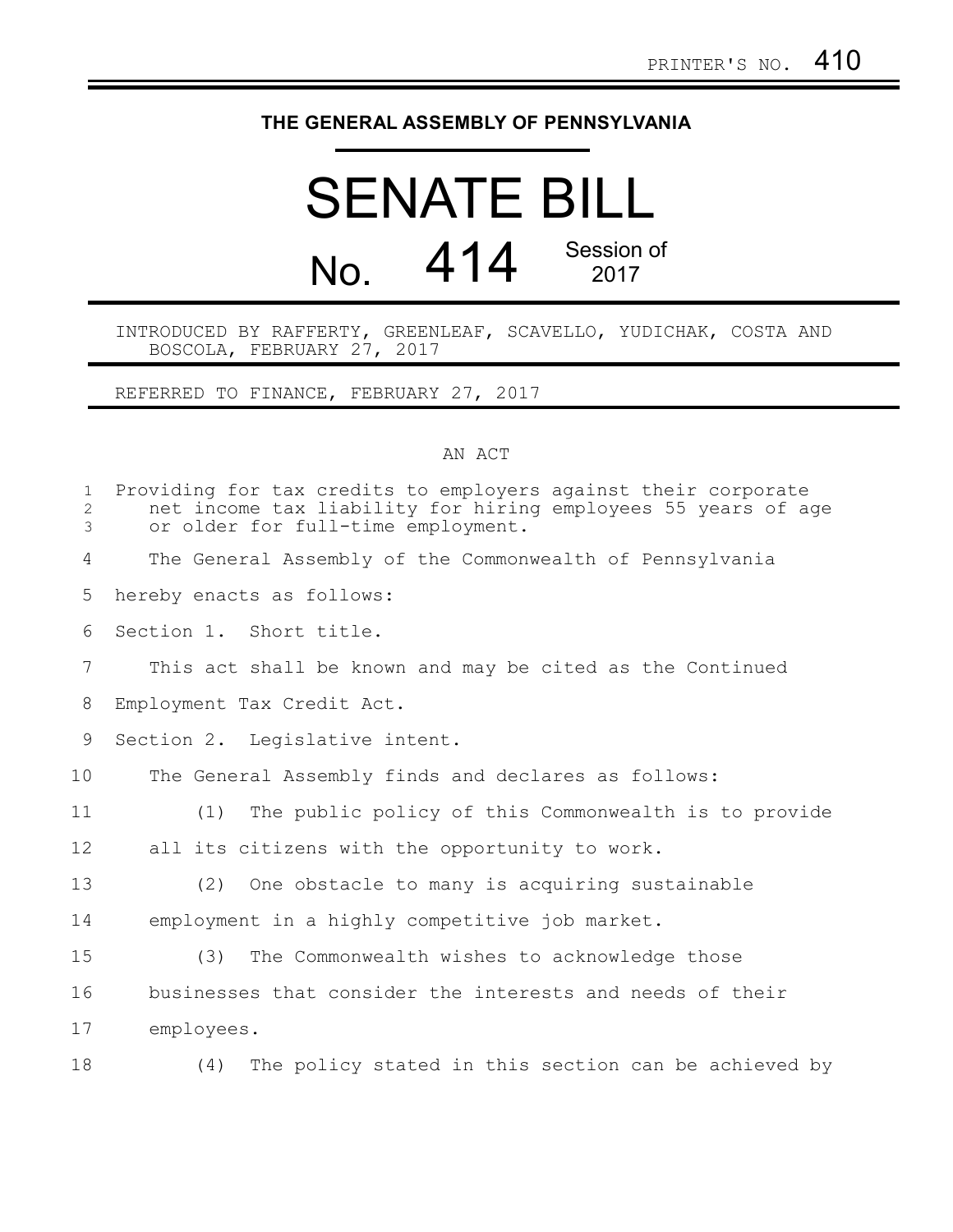providing a tax credit against the corporate net income tax liability to employers who hire a full-time employee 55 years of age or older. 1 2 3

Section 3. Authorization of tax credit. 4

To be eligible to receive a tax credit against tax due from an employer under Article IV of the act of March 4, 1971 (P.L.6, No.2), known as the Tax Reform Code of 1971, and against the payment of estimated tax or payment of tentative tax due from the employer on account of the taxes a taxpayer that is an employer, with at least four employees, engaged in a for-profit business enterprise must hire a full-time employee who: 5 6 7 8 9 10 11

12

(1) is 55 years of age or older; and

(2) has not been employed during the one-year period prior to being hired by the taxpayer. 13 14

Section 4. Limitations on tax credits. 15

Tax credits awarded under this act shall be subject to the following: 16 17

(1) Unused tax credits may be carried forward two years from the date they are awarded. If not used within this time period, the tax credits shall expire. 18 19 20

21

(2) Tax credits may not be refundable.

22

(3) Tax credits may not be transferable.

(4) Except in cases where an eligible employee voluntarily leaves the employment of the taxpayer, becomes disabled or is terminated for cause, no taxpayer shall be entitled to receive the tax credit if the employee is employed by the taxpayer for less than one year. 23 24 25 26 27

(5) If an eligible employee leaves the employment of the taxpayer voluntarily, becomes disabled or is terminated for cause in less than one year, the tax credit shall be reduced 28 29 30